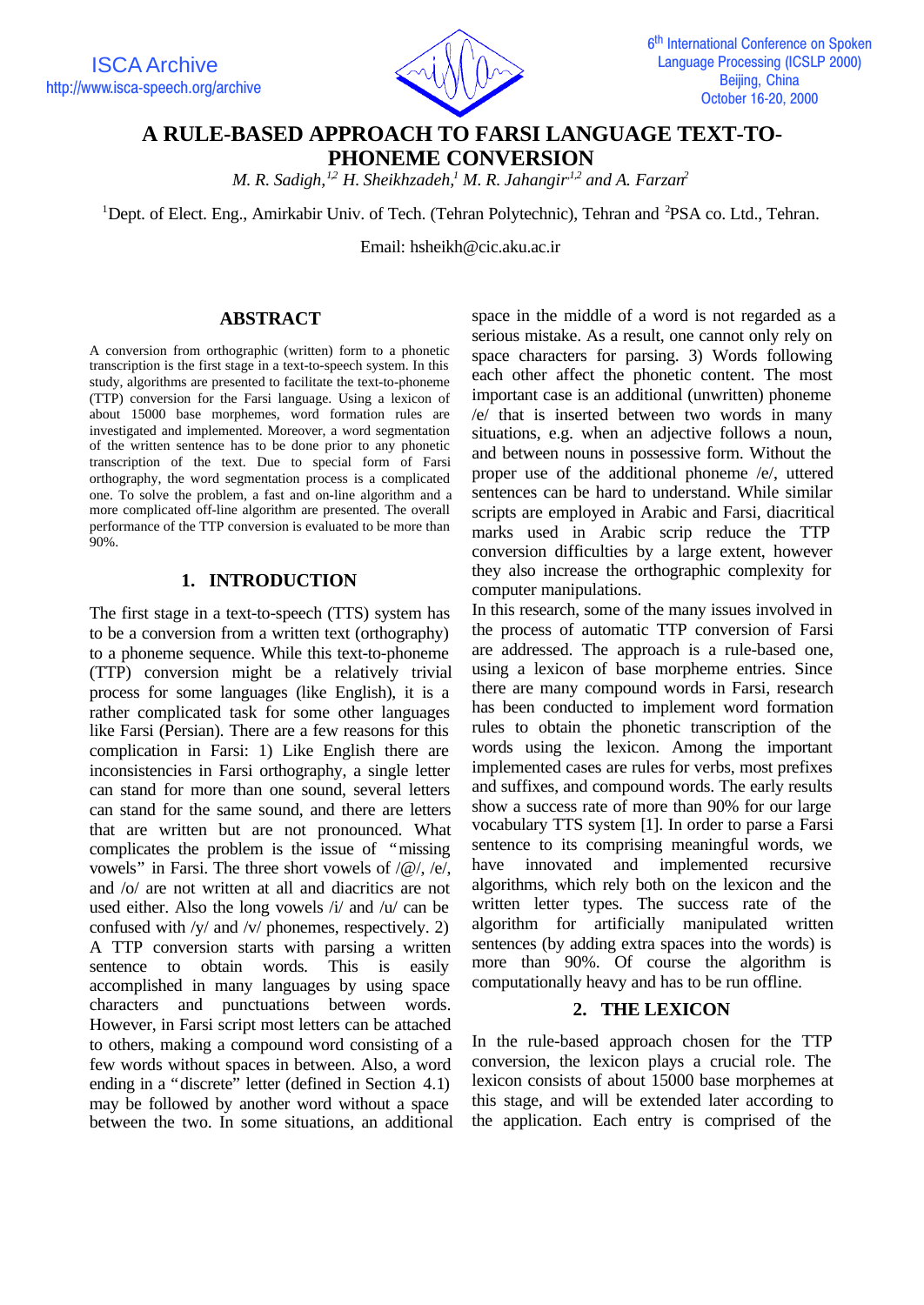orthographic form of the word, its phonetic transcription, and its grammatical function. For words with multiple possible grammatical functions, separate entries are included for each function. While using only base morpheme entries helps to limits the lexicon size, it necessitates the investigation and development of word formation rules for compound words using only the base morphemes. Since the process of TTP conversion involves several refers to the lexicon for different tasks (as it will be discussed), the lexicon search has to be a fast process. Thus the lexicon is sorted for the orthographic entries, and a table of indices is made that contains the addresses to the lexicon entries based on the first two letters of the orthographic form. A fast binary search is then employed to look up the entries. Application of the lexicon is not limited to only extraction of the phonetic transcription of the words. As it will be discussed, in the process of word segmentation and syntax and semantic analyses, the lexicon has to be used.

# **3. WORD FORMATION RULES**

To be able to expand the use of lexicon from the base morphemes to most of the language words, one has to investigate and implement the rules of forming words out of base morphemes by combining multiple base morphemes and affixes. The most important classes of word formation rules in Farsi are those of verbs and affixes.

# **Verb Word Formation Rules**

Farsi verbs (in their written forms) are made of three segments: the initial segment (ISG), the verb base morpheme (VBM), and the last segment (LSG)[2]. Either of the ISG and LSG portions might not exist for some forms of verbs. There are two VBM types: the past tense and the present/future tense base. The LSG portion shows the first, second and third person objects, and plural/singular forms of the verb (altogether six different types). The LSG portion identifies important issues such as the verb tense and form, and positive/negative forms. To complicate the matters more, the ISG and LSG portions affect and change the phonetic transcription of the VBM too. The approach to solve the verb TTP conversion in this study is to make a list of rules (of phonetic transcription of the whole verb) for all possible ISG and LSG items. A total of 29 such rules are

identified. Given a verb (in its orthographic form), an exhaustive search is started to match the first few letters of the verb with a valid ISG entry (in orthographic form). Then the last letters are compared to LSG forms to find a match or multiple matches. Finally the remaining letters after the identified ISG and before the identified LSG(s) are searched to match a base morpheme (of verb type) in the lexicon. Once a valid sequence of ISG+VBM+LSG is found, the phonetic transcription starts based on the lexicon entries and ISG and LSG concatenation rules. For compound verbs, the base morphemes are included in the lexicon and the same word formation rules are applied to them. The performance of the suggested approach is evaluated using an inventory of about 1000 Farsi verbs of different forms and tenses (that have their VBMs included in the lexicon), and the success rate has been about 98%.

# **Affix Analysis**

Similar to other languages, prefixes and suffixes are vastly used in Farsi. As multiple prefixes (or suffixes) can be used in a single word, we chose to employ an algorithm to properly identify the affixes. Similar to the verb formation rules, the algorithm recursively searches for a valid prefix and suffix at the beginning and end of the word. Once the sequences of found prefixes, base morpheme and suffixes are all valid words, the search ends. At this stage, about 30 suffixes and 5 prefixes are included in the lexicon, and it seems that for Farsi one needs much more suffixes than prefixes for a successful affix analysis. Affixes that are rarely used are not included in the list since they slow down the search process by enlarging the search space. In the case of such affixes, it is preferred to include the words together with the affixes in the lexicon.

# **4. WORD SEGMENTATION ALGORITHMS**

Before any other processing of the written forms, it is essential to segment the sentence to its comprising words. We have developed two different segmentation methods. The first one is an on-line, real-time and simple method, and the second one is an off-line, complicated method with a much better performance.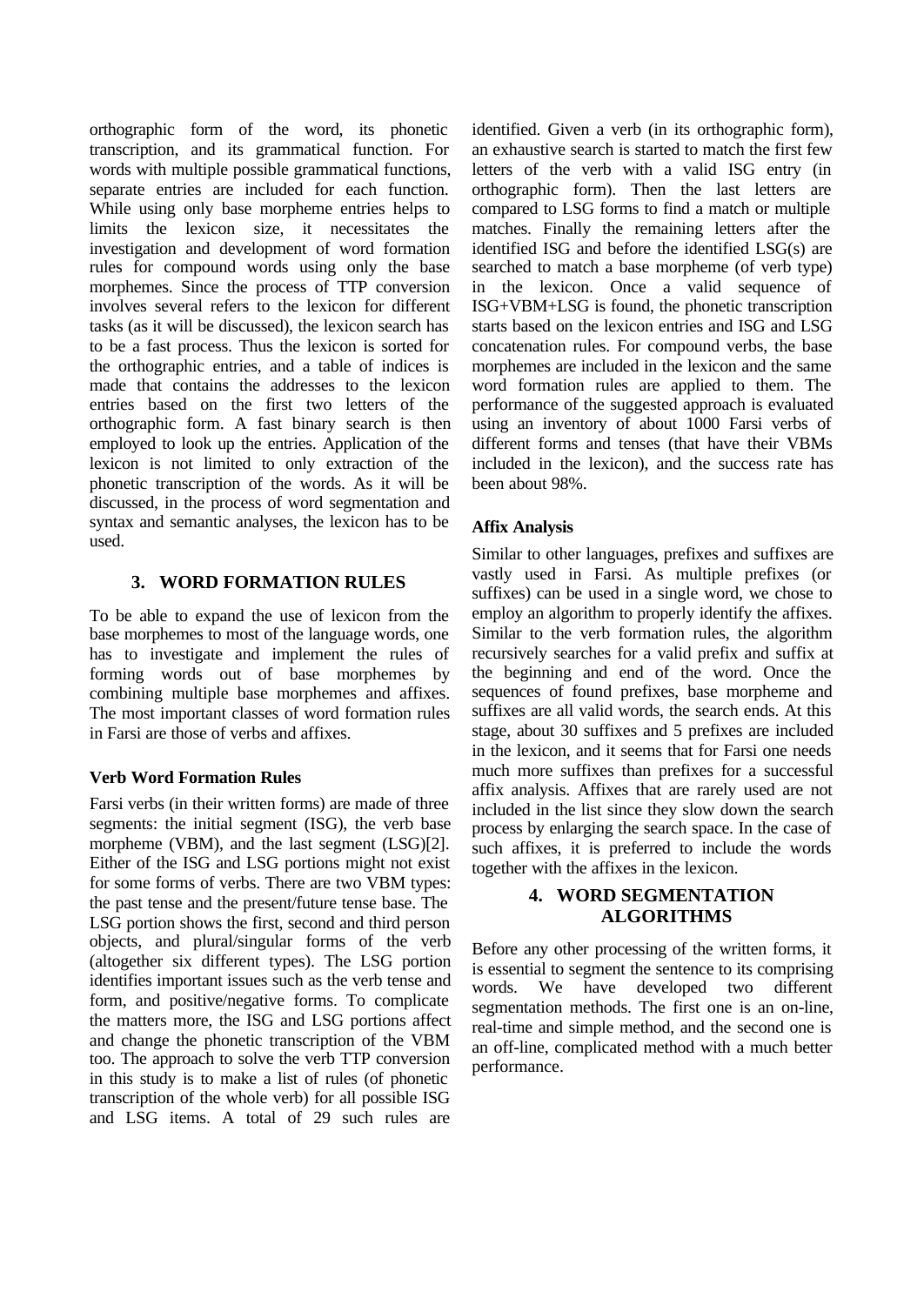#### **4.1. On-Line Word Segmentation**

In this method, punctuation marks, and spaces are the primary delimiters for word segmentation. Moreover, some of the rules governing the orthographic forms of the Farsi letters can be exploited in the process. A brief introduction to the rules follows. The 32 letters of the Farsi alphabet can be classified into four categories: 1) 7 letters are "*discrete*" letters; they are never attached to their following letters in a word. Examples include Farsi equivalents of letters D, R, Z, and V. 2) 22 letters can appear in two forms: a "*connected* or *small*" form when located in the middle of a word and attached to the next letter, and a "*disconnected* or *capital*" form when positioned at the end of a word (whether followed by a space or not). Examples are Farsi equivalents of letters B, P, S, and T. 3) 2 letters have only one capital form, whether located in the middle of a word and attached to the next letter, or positioned at the end of a word. 4) One letter (Farsi equivalent of letter H) can appear in three forms of capital (at the end of a word and following a group-2 letter) or small (in the middle of a word) or discrete (at the end of a word and following a discrete letter) according to its position in the word. To exploit the above rules in the word segmentation algorithm, it is noticed that obviously a capital form is most probably located at a word boundary, unless an additional space is (falsely) typed after it. On the other hand, a small form can never be at a word boundary unless a space character is falsely omitted. Using the above rules helps to reduce segmentation errors due to false punctuation, and specially omission of spaces. As a result, a simple and fast word segmentation algorithm is implemented. However, if space omissions (specially after *discrete* letters or group-3 letters) or space insertions happen frequently, then the approach will fail. Since such situations are actually observed in typed Farsi texts, we present an off-line and more complicated solution to the problem.

# **4.2. OFF-LINE SEGMENTATION**

In this approach, it is tried to imitate what a human reader does to segment and read a Farsi sentence with lots of extra spaces and spaces deletions. As a reader mostly relies on his/her knowledge of the language words, the algorithm also tries to recognize valid words using the lexicon and the word

formation rules. The algorithm presented here initially assumes that (extra) space insertion is allowed but no space deletion happens. This is a reasonable assumption regarding the actual Farsi typed texts. The issue of space deletion will be dealt with at the end of this section. Since extra spaces are allowed, a word might have been broken into a few parts. The complication occurs when segments of a word make a valid and meaningful word with segments of the next word. This can easily occur in Farsi and as a result, a sentence can have multiple word segmentations [2]. Human readers obviously rely on their syntax and semantic knowledge of the language to avoid ambiguities, however a TTS system should handle such situations with proper algorithms.

In the algorithm described here, a sentence is first segmented into a few "blocks". Each block is a collection of letters separated from the neighboring block by spaces and punctuation marks. Since no space deletion happens, a block then would be either a word or a part of it, and no block contains two or more words or their segments. A recursive routine augments a block with neighboring blocks and tests the combination against the words in the lexicon, using all the word formation rules. The augmentation stops once a valid word is found. A pseudo-code representation of the recursive segmentation algorithm follows.

#### Initialization:

Given a sentence with N blocks, Find\_Valid\_Segments([1,N]) End

#### Recursive Routine:

Find\_Valid\_Segments([P,N]) If  $P > N$  then Print segmented words, End. Else For  $I = P$  to N If Is\_A\_Valid\_Word([P,I]) then Declare the [P,I] blocks as a valid word. Find\_Valid\_Segments([I+1,N]) End If End For End If

The routine Find\_Valid\_Segments([P,N]) finds all the valid word segmentations for a part of the sentence starting from block P to the end of the sentence (blocks [P,N]). As shown, for each block I